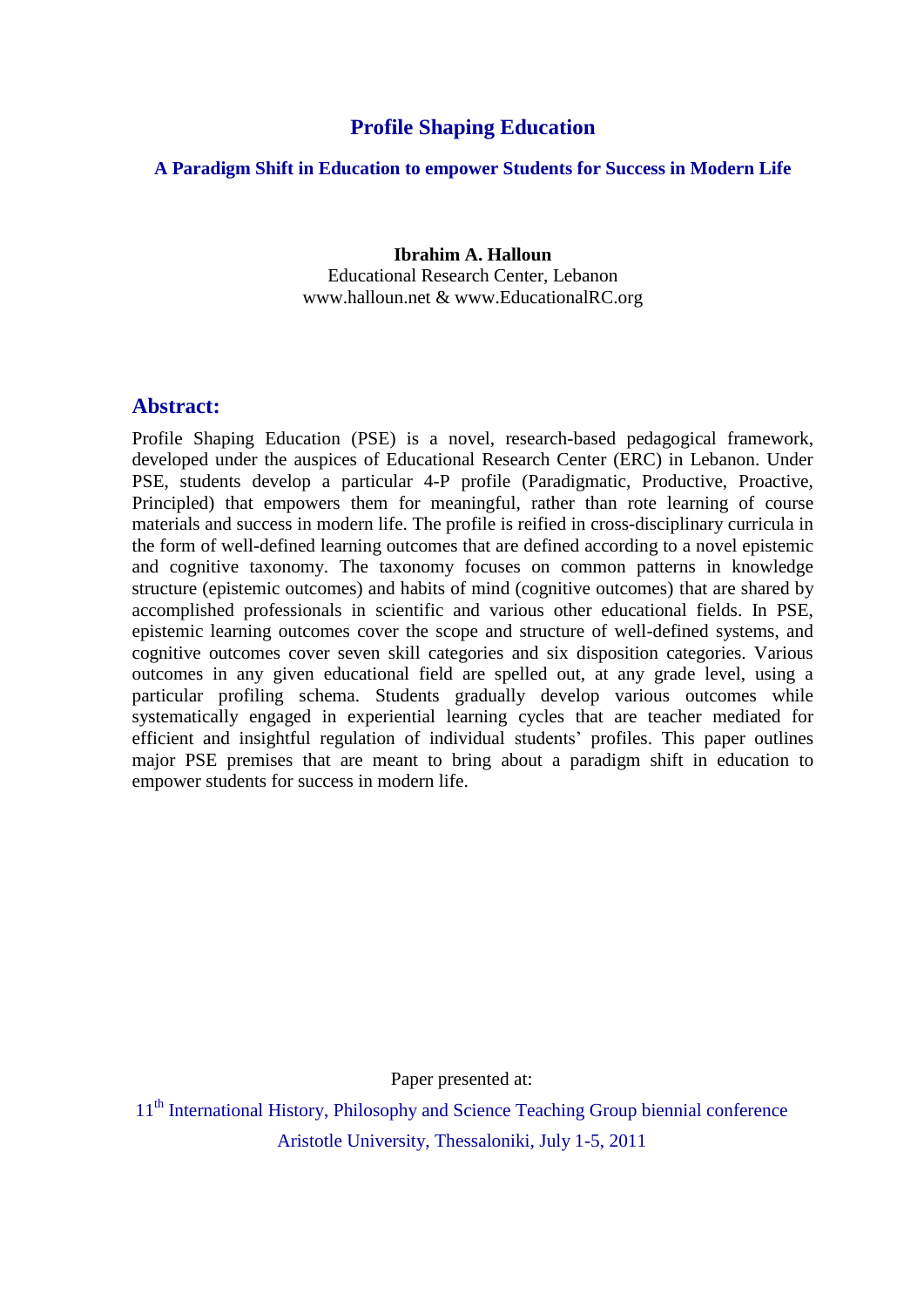# **Profile Shaping Education**

Profile Shaping Education (PSE) is a generic, pedagogical framework grounded in research in cognition, philosophy and history of various educational fields, sociology, and education, including research conducted by this author in collaboration with others, originally on modeling theory in science education, and subsequently at Educational Research Center, or ERC (Halloun, 2011, 2007, 2004/6, 2001). The framework sets to empower students of all levels, especially secondary school and college graduates, with a profile needed for success in modern life. The profile embodies major traits of accomplished people in the workplace and daily life, while it respects the local vision for education and local culture and heritage. It is *shaped* or reified in a given curriculum in the form of measurable learning outcomes (benchmarks, or other forms) that are determined, among others, in terms of: (a) the paradigms of the academic field(s) which the curriculum is about, (b) corroborated pedagogical principles and rules, (c) the local educational system, and (d) the current and prospective quality of teachers who will implement the curriculum (Figure 1).

This paper overviews major features of PSE as deployed in science education. It begins with an outline of the advocated 4-P profile  $(\S$  1), and of the novel epistemic and cognitive taxonomy (§ 2) and profiling schema (§ 3) that govern profile reification in cross-disciplinary curricula. It then highlights how the profile is practically reified in PSE following a middleout approach (§ 4) in experiential learning cycles (§ 5), through which teachers mediate insightful regulation of student profiles (§ 6), and rely on authentic assessment (§ 7). At the end (§ 8), the paper directs readers to major ERC initiatives that put PSE into practice.

## **1. The 4-P Profile**

PSE is underlined by tenets which assert that: (a) professionals, especially those in academic communities, share common expert paradigms for knowledge construction and deployment, and (b) that there are patterns in the structure of expert paradigms and practice of accomplished professionals in various communities. PSE subsequently calls for education to systematically empower students with profiles that recapitulate such patterns.



**Figure 1**: Profile Shaping Education (PSE) deployed in curriculum development.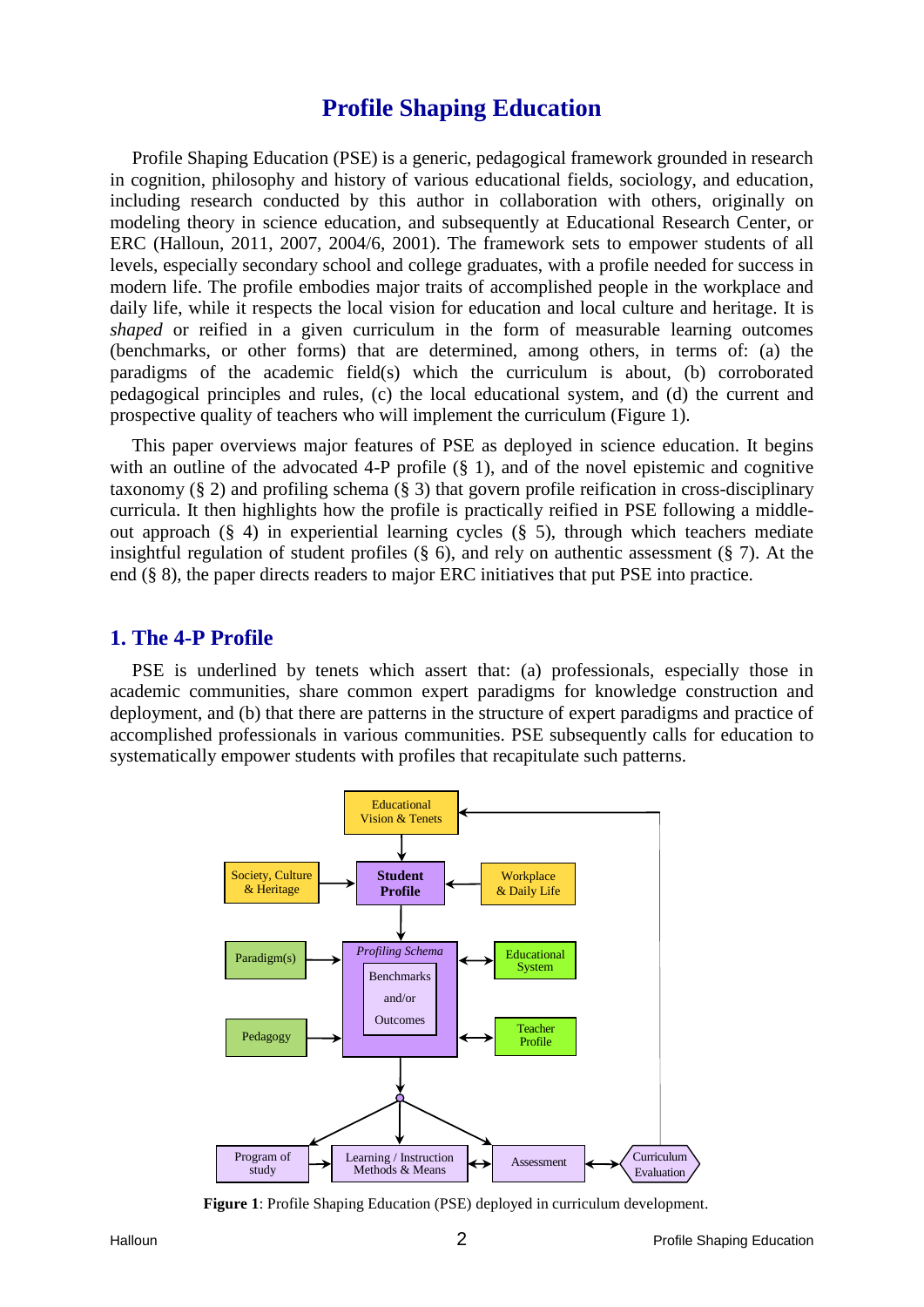An expert paradigm, i.e., a paradigm shared by accomplished members of a given profession, consists, for us, of major *tenets*, *principles* and *rules* that govern development and deployment of: (a) generic *habits of mind*, i.e., cognitive processes or skills and dispositions, and (b) coherent and efficient *episteme*, i.e., repertoires of theoretical or conceptual knowledge (concepts, laws, and other conceptions) and associated semantics and syntax (Halloun, 2004/6, 2007). As we shall see later in this paper, expert episteme in a given academic field is coherently structured around a set of conceptual systems with appropriate principles and rules for system construction and deployment.

A scientific paradigm is a paradigm accepted and shared by a community of scientists. Expert episteme in a scientific paradigm consists of a corroborated scientific theory or set of interrelated theories, with each theory structured primarily around a limited set of models. A scientific model is a conceptual system that represents a specific pattern in the real world. The pattern may be about the structure and/or the behavior of a number of physical systems in the universe. Expert habits of mind in science involve primarily modeling processes for model construction, corroboration and deployment (Halloun, 2004/6, 2007). Scientific habits of mind include generic cognitive processes (skills) and dispositions (values, attitudes, and other meta-cognitive controls) which scientists systematically invest in the construction, corroboration and deployment of scientific theory, models included.

Research shows that there are patterns in both knowledge structure and practice of accomplished professionals in the workplace. Patterns in knowledge structure are reflected in the make-up of individual expert paradigms, and, most importantly, in the way these professionals relate different paradigms within the same field and even across different fields. Patterns in practice extend from systematic paradigm construction and deployment, and insightful regulation of one"s own paradigms and practice, to constructive, efficient and considerate interaction with others (Bower & Morrow, 1990; Casti, 1989; Covey, 1990; Ericsson & Charness, 1994; Gentner & Stevens , 1983; Giere, 1992, 1994; Glas, 2002; Johnson-Laird, 1983; Lakoff, 1987; Novak 1993; Viau, 1994).. Such patterns may best be reflected in the 4-P profile of Figure 2.

## **2. Cross-disciplinary Episteme and Cognition**

The 4-P profile can be reified in a given curriculum in the form of measurable learning outcomes that may be defined in accordance with a novel PSE taxonomy. The taxonomy focuses on common patterns in knowledge structure (epistemic outcomes) and habits of mind (cognitive outcomes). These patterns are cross-disciplinary. They may be found, in one form

### **Paradigmatic**

A paradigmatic student realizes that knowledge construction and deployment in every profession are governed by certain paradigm(s) in line with which s/he needs to develop her/his own profile. For efficient transcendence of personal paradigm(s), the student concentrates on a balanced and comprehensive repertoire of foundational and generic episteme and cross-disciplinary habits of mind that allow her/him to realize the big picture within and across disciplines.

### **Productive**

A productive student relies on systematic ways and means, cognitive and technical, for meaningful development and constructive deployment of conceptions and habits of mind within each discipline, and for productive and creative extrapolation of conceptions and habits into other disciplines and everyday life.



#### **Proactive**

A proactive student adopts a clear vision of her/his education and future, and develops an affinity for detecting and resolving problems and for anticipating, and coping with new challenges. The student continuously seeks, and assumes control of, new learning experiences in order to evaluate and regulate her/his own profile; s/he constructively engages with others to help them do the same, and subsequently to empower self and others for lifelong learning and continuous profile development.

### **Principled**

A principled student embraces positive dispositions, especially those that characterize her/his own culture and expert paradigms, and interacts conscientiously, respectfully and constructively with others and the environment.

**Figure 2**: The 4-p student profile.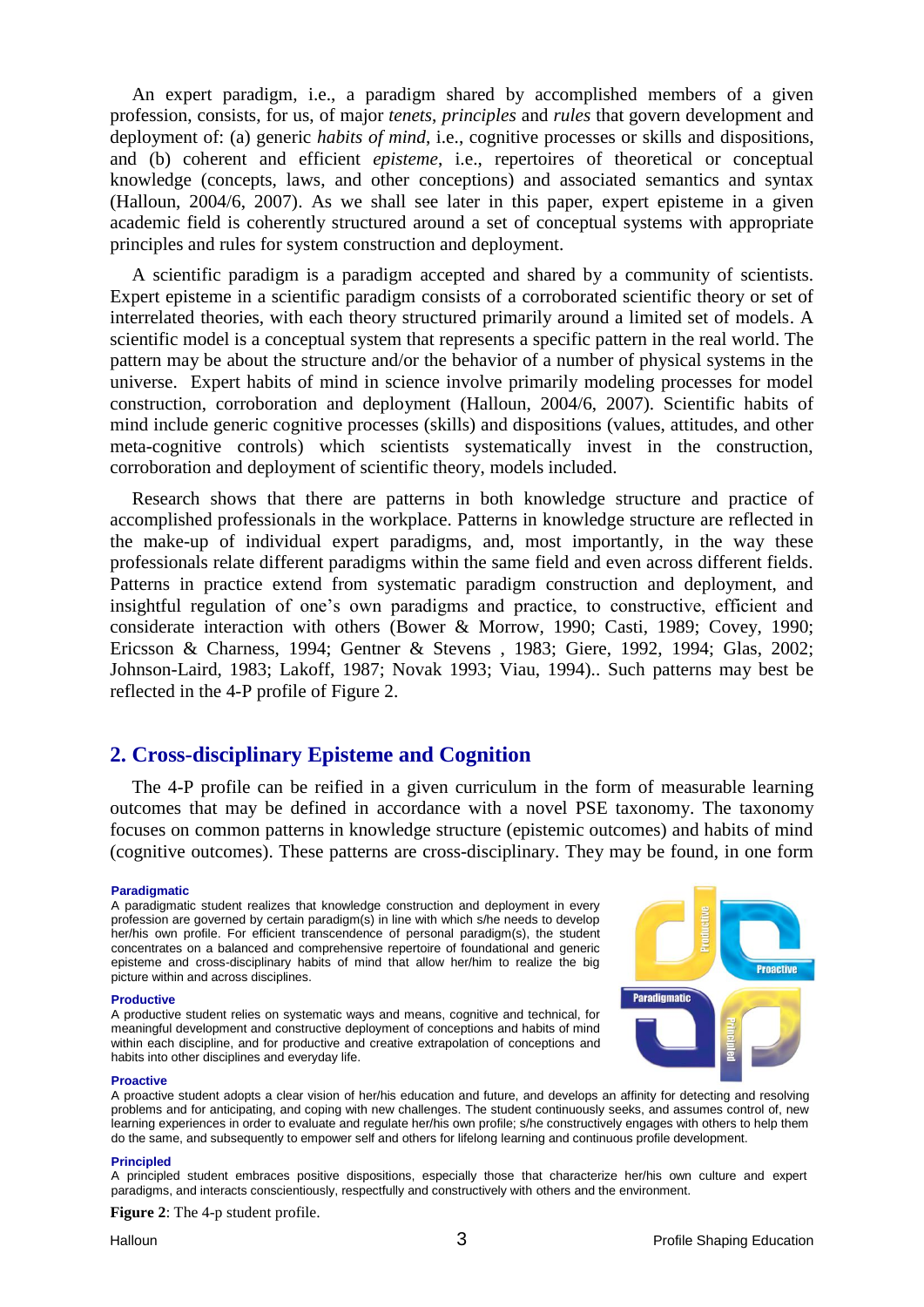or another, in various educational fields, especially in science, and can best be recapitulated in cross-disciplinary curricula that help students develop cohesive profiles rather than piecemeal knowledge about, and routines in individual fields. Such cross-disciplinarity is ensured in PSE through common epistemic and cognitive taxonomy for all educational fields, science included. Epistemic learning outcomes cover the scope and structure of well-defined systems, and cognitive outcomes cover generic habits of mind (reasoning skills and dispositions). PSE calls for students to gradually develop various outcomes in four stages while systematically engaged in a variety of experiential learning activities (Halloun, 2007, 2011).

Epistemic taxonomy in PSE is about the scope and structure of a limited number of *systems* (conceptual models, in science) that best reflect specific patterns in content knowledge in a given educational field, and that offer students the best context for meaningful construction of various conceptions (concepts, laws, and other theoretical statements). The *scope* specifies the *domain* of a system (what pattern the system represents in either the physical world or conceptual realm) and its *function* (what the system is good for, and under what conditions). The *structure* dimension specifies the *composition* of the system (what primary entities the system consists of, and what are their salient properties), its *internal structure* (how these elements and their properties are related to each other within the system), and its *external structure* (how the system relates to its environment and/or other systems within and outside the confinement of its paradigm).

Cognitive taxonomy in PSE covers seven categories of skills and six categories of dispositions. Skill categories include analysis, criterial reasoning, relational reasoning, critical reasoning, logical reasoning, technical dexterity and communication dexterity, while disposition categories include affects, attitudes, morals, ethics, values and beliefs that govern, from a meta-cognitive perspective, the development of episteme and skills (Table 1).

There is no particular developmental hierarchy within the epistemic, and especially the cognitive taxonomy. There is no particular order in which a student develops the scope and structure of a system, or various reasoning skills and dispositions. However, a certain hierarchy may be identified within each epistemic or cognitive dimension that depends on the variation of complexity of, and cognitive demands imposed by, a given dimension in a system or a given reasoning skill or disposition. For example, within the category of analysis, we may distinguish between exploratory analysis and inferential analysis (Table 1). Exploratory analysis is about describing or explaining a particular state of a given system, as it exists at given point of space and time. Inferential analysis is about making inferences about the system in question beyond that particular state, e.g., predicting how the system may evolve in the future under certain conditions, or post-dicting how the system evolved in the past before it got to the state in question. One can readily realize that inferential analysis comes at a higher cognitive level than exploratory analysis, and that explanatory analysis (identifying salient causes of the conservation or change of state of a system) comes at a higher level than descriptive analysis (identifying primary features of a given state).

According to PSE, students develop any conception, reasoning skill or disposition gradually and not in a single instance, and in conjunction with other conceptions and habits of mind and not individually. Any person may progressively "know" (or "learn" about) a given system, and develop and deploy any conception or habit of mind, in four consecutive stages. These are in order: Initiation or primitive learning, gestation or rote learning, replication or reproductive learning, and innovation or productive learning. Meaningful learning begins in the third stage, and culminates in the fourth stage. Furthermore, meaningful learning involves a conscious interplay between various conceptions and habits of mind that may take place when students are engaged, individually or together, in three types of learning settings which we term core-engagement, eco-engagement, and meta-engagement.

The four stages may be outlined as follows in the development of a given system: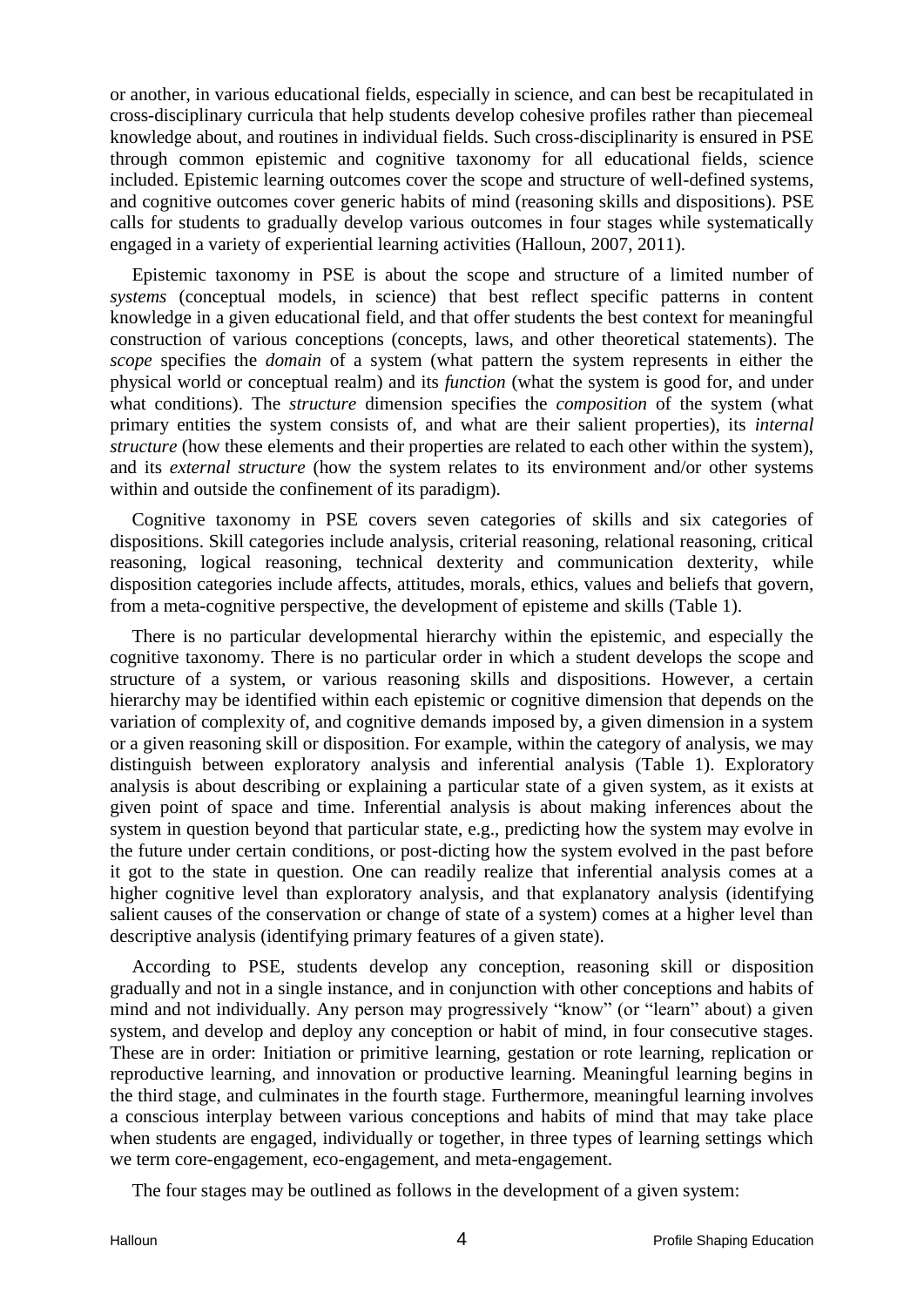# **Table 1**

# **Cognitive Taxonomy**

| <b>Reasoning Skills</b>                                                                                                                                                                                                                                                              |                                                                                                                                                                                                                                                                                          |                                                                                                                                                                                                                 |                                                                                                                                                                                                                                                                                                                                     |                                                                                                                                                                                                                                                                                                                                                                 |                                                                                                                                                                                                                                                                                                               |                                                                                                                                                                                                                                                    |  |
|--------------------------------------------------------------------------------------------------------------------------------------------------------------------------------------------------------------------------------------------------------------------------------------|------------------------------------------------------------------------------------------------------------------------------------------------------------------------------------------------------------------------------------------------------------------------------------------|-----------------------------------------------------------------------------------------------------------------------------------------------------------------------------------------------------------------|-------------------------------------------------------------------------------------------------------------------------------------------------------------------------------------------------------------------------------------------------------------------------------------------------------------------------------------|-----------------------------------------------------------------------------------------------------------------------------------------------------------------------------------------------------------------------------------------------------------------------------------------------------------------------------------------------------------------|---------------------------------------------------------------------------------------------------------------------------------------------------------------------------------------------------------------------------------------------------------------------------------------------------------------|----------------------------------------------------------------------------------------------------------------------------------------------------------------------------------------------------------------------------------------------------|--|
| Analysis                                                                                                                                                                                                                                                                             | Criterial<br>reasoning                                                                                                                                                                                                                                                                   | Relational<br>reasoning                                                                                                                                                                                         | Critical<br>reasoning                                                                                                                                                                                                                                                                                                               | Logical<br>reasoning                                                                                                                                                                                                                                                                                                                                            | Communication<br>dexterity                                                                                                                                                                                                                                                                                    | Technical<br>dexterity                                                                                                                                                                                                                             |  |
| Exploratory<br>analysis<br>(descriptive,<br>explanatory,<br>causal)<br>Inferential<br>analysis<br>(predictive,<br>controlled<br>change)<br>Differential<br>analysis<br>(distinguish<br>between<br>primary and<br>secondary<br>aspects)                                               | Comparison<br>$\bullet$<br>Contrast<br>$\bullet$<br>Classification<br>$\bullet$<br>• Pattern<br>recognition<br>• Analogical<br>reasoning<br>Estimation<br>$\bullet$<br>Measurement<br>$\bullet$<br>Setting criteria<br>$\bullet$<br>for objective<br>reasoning<br>$\bullet$<br>$\bullet$ | • Syntactical<br>(internal)<br>connections<br>• Bridging/<br>External<br>connections<br>• Correlation<br>• Functional<br>relation<br>• Synthesis<br>• Extrapolation<br>• Transfer<br>Setting model<br>structure | • Reflective<br>thinking<br>• Evaluation of<br>evidence and<br>claims<br>• Corroboration<br>of claims and<br>hypotheses<br>• Questioning<br>"facts"<br>• Question<br>formulation<br>• Problem<br>detection &<br>formulation<br>• Challenge<br>anticipation<br>• SWOT<br>evaluation<br>• Situation<br>control/change<br>• Innovation | • Evidence-<br>based<br>argument<br>• Justification<br>• Proof<br>• Hypothesis<br>formulation<br>• Assumptions<br>making<br>• Conjecturing<br>• Decision<br>making<br>• Solution<br>design and<br>deployment<br>• Adduction<br>Induction<br>$\bullet$<br>Deduction<br>$\bullet$<br>• Generalization<br>• Metaphorical<br>reasoning<br>• Esthetical<br>reasoning | • Verbal<br>expression<br>• Symbolic<br>expression<br>• Graphic<br>expression<br>• Kinesthetic<br>• Semantic<br>interpretation<br>• Coordination<br>of various<br>depictions<br>• Sense making<br>• Eloquence<br>• Accuracy<br>• Precision<br>• Concision<br>• Clarity<br>$\bullet$<br>$\bullet$<br>$\bullet$ | • Conventional<br>technology<br>operation<br>rules<br>$\bullet$ ICT<br>equipment<br>operation<br>rules<br>Network<br>$\bullet$<br>search<br>$\bullet$ Web<br>interaction<br>e-learning<br>e-assessment<br>٠<br>$\bullet$<br>$\bullet$<br>$\bullet$ |  |
| <b>Dispositions</b>                                                                                                                                                                                                                                                                  |                                                                                                                                                                                                                                                                                          |                                                                                                                                                                                                                 |                                                                                                                                                                                                                                                                                                                                     |                                                                                                                                                                                                                                                                                                                                                                 |                                                                                                                                                                                                                                                                                                               |                                                                                                                                                                                                                                                    |  |
| <b>Affects</b><br>(Self)                                                                                                                                                                                                                                                             | Attitudes<br>(Others)                                                                                                                                                                                                                                                                    | Morals                                                                                                                                                                                                          | <b>Ethics</b>                                                                                                                                                                                                                                                                                                                       | Values                                                                                                                                                                                                                                                                                                                                                          | <b>Beliefs</b>                                                                                                                                                                                                                                                                                                |                                                                                                                                                                                                                                                    |  |
| Intrinsic locus<br>of control<br>• Confidence<br>$\bullet$ Self-<br>awareness<br>• Impulsivity<br>control<br>• Perseverance<br>• Commitment<br>• Affinity for<br>auto-<br>regulation<br>• Curiosity<br>• Imagination<br>• Creativity<br>• Striving for<br>excellence<br>• Efficiency | • Open-<br>mindedness<br>$\bullet$ Inter-<br>dependence<br>• Tolerance<br>$\bullet$ Empathy<br>• Flexibility<br>• Objectivity<br>• Skepticism<br>• Construc-<br>tiveness<br>• Humor<br>• Synergy<br>• Dedication<br>• Calculated<br>risk taking                                          | Honesty<br>$\bullet$ Honor<br>• Integrity<br>• Fairness                                                                                                                                                         | • Ethics of the<br>discipline<br>• Regulation<br>abiding<br>$\bullet$ Equity<br>• Justice<br>• Precision<br>• Upholding<br>accuracy<br>• No cheating                                                                                                                                                                                | • Respect of<br>others' rights<br>• Respect and<br>fostering of<br>own heritage<br>and culture<br>Respect and<br>appreciation of:<br>• Diversity<br>• Freedom<br>• Order<br>• Cleanliness                                                                                                                                                                       | $\bullet$ No<br>unsustainable<br>beliefs<br>• Differentiation<br>between<br>belief and<br>knowledge<br>• Evidence-<br>based<br>conviction<br>• Belief in own<br>ability to<br>make a<br>difference                                                                                                            |                                                                                                                                                                                                                                                    |  |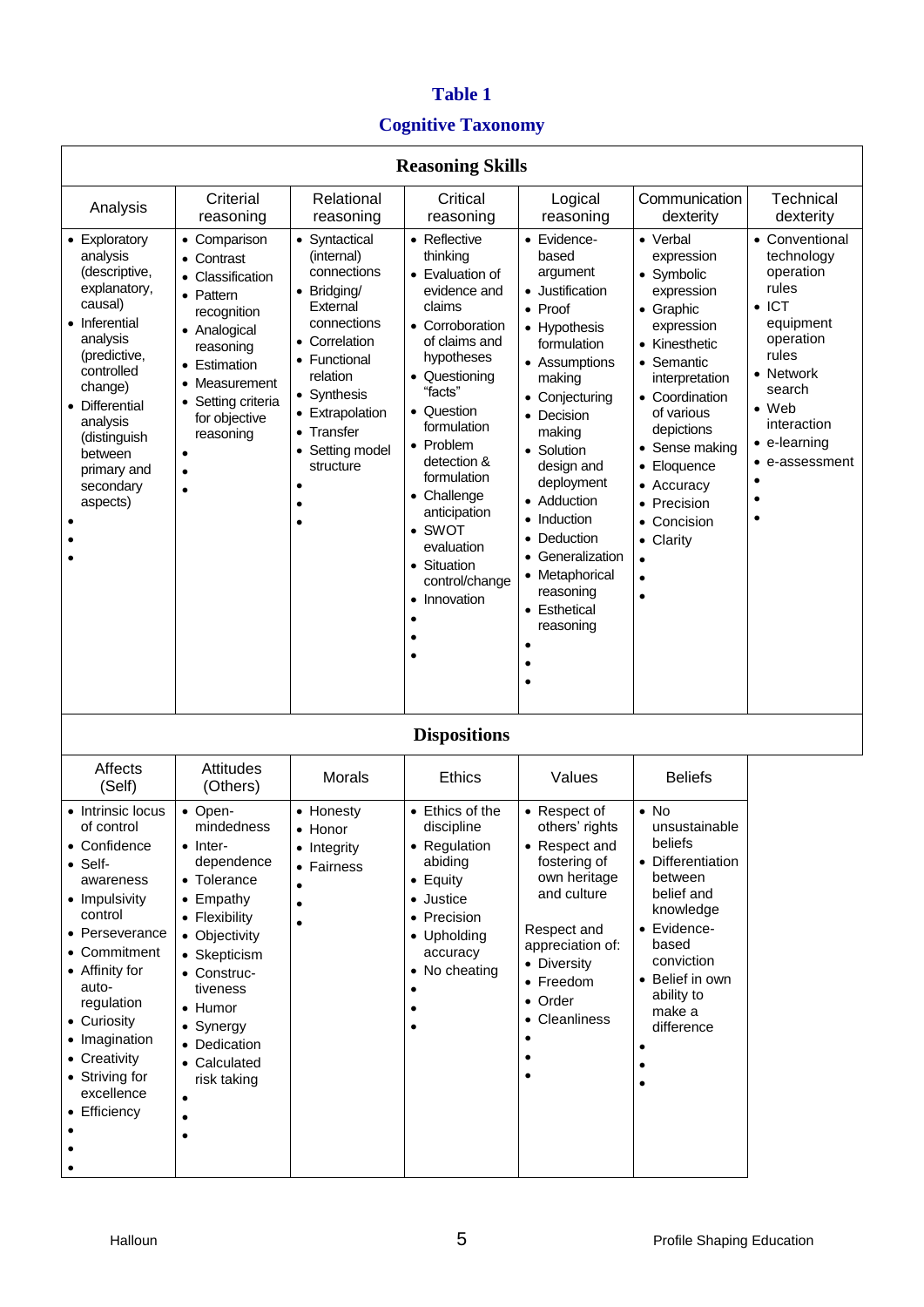- 1. *Initiation* (*primitive learning*), when a learner is simply aware that the system exists, but knows nothing or a little about its scope and structure, and is still incapable of successfully deploying related conceptions and necessary habits of mind in any situation.
- 2. *Gestation* (*rote learning*), when the learner develops partial knowledge about the scope and structure of the system, and is capable of deploying certain related conceptions and necessary habits of mind, exclusively in the context of the system in question when encountered in familiar situations.
- 3. *Replication* (*reproductive learning*), when the learner develops satisfactory knowledge about the scope and structure of the system, and is capable of deploying related conceptions and necessary habits of mind, exclusively in the context of the system in question when encountered in familiar situations and new, but mostly similar, situations.
- 4. *Innovation* (*productive learning*), when the learner develops comprehensive knowledge about the scope and structure of the system, and is capable of creatively deploying this knowledge, especially corresponding habits of mind, within the context of the same and other systems encountered in totally novel, unfamiliar situations.

Various elements of the epistemic or cognitive taxonomy are gradually developed and deployed, not individually but together in various combinations, and in one of the following three settings:

- *Core-engagement*, which brings about systems, processes and dispositions in the purpose of looking at the big picture within a given field, and designing and carrying out appropriate plans for systemic and system-based thinking (modeling included), problem solving and experimenting with, and regulating (controlling or changing) existing situations in that field. Ultimately, one will bring about creative and innovative ideas and products about the field, at school or in the workplace, as well as in everyday life.
- *Eco-engagement*, which includes self-management as well as interaction with others, especially peers (teamwork included), and the environment, decision making, and crisis management.
- *Meta-engagement*, which includes auditory, visual, and/or kinesthetic assimilation and adaptation of conceptions, and various conscious actions for the development of habits of mind, as well as various meta-cognitive controls that govern lifelong learning and, especially, learning how to learn inside and outside the classroom.

# **3. Profiling Schema**

The *profiling schema* is a generic tool that can be used for spelling out, together or separately, epistemic and cognitive outcomes associated with any system; outcomes which research shows to be comprehensive, from both paradigmatic and pedagogic perspectives, and critical for students at any level to meaningfully understand the system. Figure 3 shows the profiling schema in the form of a template that may be gradually deployed to set the epistemic and cognitive outcomes associated with any model in science. The schema may similarly be deployed with any other system or conception in science or any other educational field.

Conceptions and habits of mind may first be stated in general terms (benchmarks) for a given system. As such, the schema serves as a "broad profiling schema", or "benchmark schema". Subsequently, or concurrently, conceptions and habits of mind may be translated into measurable learning outcomes that are suitable for the target population of students. The schema then serves as "outcome schema" (Halloun, 2001, 2007, 2011).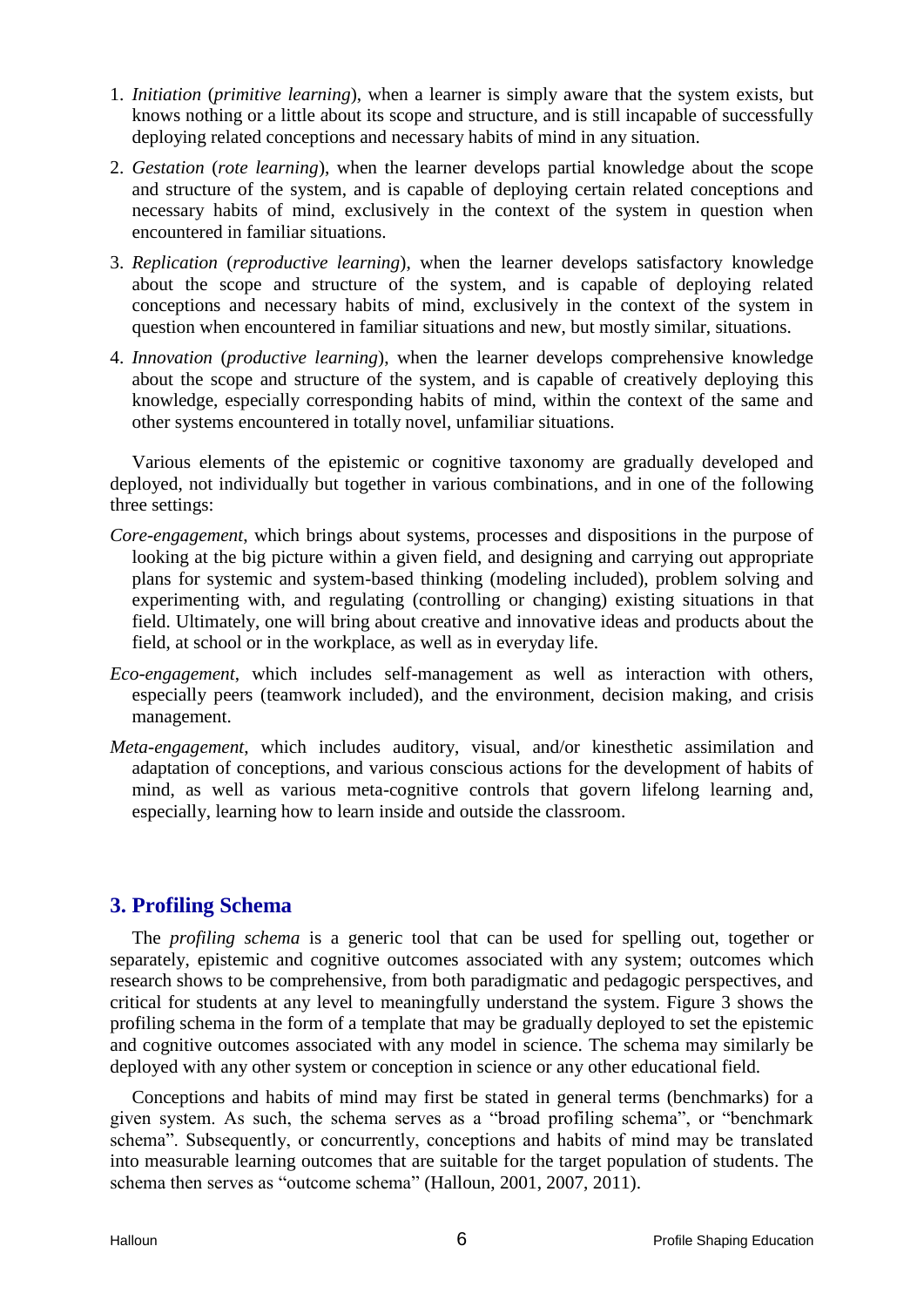| System:<br>Bohr's Atomic Model |                           | <b>Conceptions</b>                                                                                                                                                                                                         | <b>Habits of Mind</b>                                                                                                                                                                                                                                                                                                                                                |  |
|--------------------------------|---------------------------|----------------------------------------------------------------------------------------------------------------------------------------------------------------------------------------------------------------------------|----------------------------------------------------------------------------------------------------------------------------------------------------------------------------------------------------------------------------------------------------------------------------------------------------------------------------------------------------------------------|--|
| Scope                          | Domain                    | Hydrogen atom and hydrogen-like (or<br>hydrogenic) ions.                                                                                                                                                                   | Criterial reasoning and differential analysis whereby: (a)<br>a pattern is defined among hydrogenic atom/ions that<br>may be classified together and distinguished from many-<br>electrons atoms or ions, and (b) the appropriate theory is<br>chosen to construct and deploy the Bohr model (e.g., the<br>classical theory governing the so-called standard model). |  |
|                                | <b>Function</b>           | Description and explanation of certain, but<br>not other, aspects of a single electron<br>bound on a circular orbit.                                                                                                       | Logical and critical reasoning by virtue of which<br>particular questions are specified that the Bohr model<br>may answer, to certain limits, about hydrogenic<br>atom/ions, in the context of the chosen theory.<br>Exploratory analysis to set what the model can<br>specifically describe and explain about hydrogenic<br>atom/ions.                              |  |
| Structure                      | Composition               | A nucleus with one (hydrogen) proton or<br>more (hydrogenic ions), and a single<br>electron. Properties of interest include<br>mass and charge of these entities, and state<br>properties of the electron (e.g. velocity). | Differential analysis by means of which specific<br>(primary) entities (electron and nucleus) and object and<br>state properties are exclusively included in the model,<br>and other (secondary) entities and properties are left out.                                                                                                                               |  |
|                                | <b>Internal Structure</b> | Interaction between the nucleus and the<br>electron partially represented by a central<br>(binding) Coulomb force exerted by the<br>$proton(s)$ in the nucleus on the electron.                                            | Criterial reasoning to establish either structure, say in the<br>context of classical theory, by analogy to planetary<br>models (e.g., Earth-Moon system in the solar system).                                                                                                                                                                                       |  |
|                                | <b>External Structure</b> | Interaction between the atom in question<br>and other neighboring atoms (molecular<br>structure), or other types of environment<br>(e.g., electromagnetic field).                                                          | Relational reasoning to establish relations between<br>primary properties of various entities in the form of state,<br>interaction and causal laws; and representation dexterity<br>to express those laws algebraically, graphically                                                                                                                                 |  |

Figure 3: Sample benchmarks associated with Bohr's atomic model in physical sciences.

Figure 3 illustrates the use of the schema as a benchmark schema for Bohr"s model of the atom. Each cell in the benchmark schema is partially filled with a sample of, but not all, conceptions or habits of mind that are typically covered at the secondary school or college level (Figure 3). The reader can easily realize that *epistemic* cells under "conceptions" include particular information or theoretical statements about the scope or structure of the model that are commonly accepted by the concerned community of professionals (scientists), and that the student is expected to "*have*" at a given point of instruction. In contrast, the reader can readily realize that *cognitive* cells under "habits of mind" include what the student is expected to "*be*" capable of doing at that stage, and this in the form of habits of mind, i.e., processes or dispositions, which the student is expected to develop in the context of a given system, but which are of generic nature, i.e., which the student can deploy in the context of any other system.

## **4. Middle-out Structure and Processes**

Conceptual systems are at the center of what we call *middle-out* epistemic and cognitive structure of expert paradigms in any academic field. Conceptual systems, and particularly models in science, are in the "middle" of conceptual hierarchy, between theory and concept. A scientific model is to theory and concept what an atom is to matter and elementary particles. Each elementary particle is essential in the structure of matter, but its importance cannot be conceived independently of its interaction with other particles inside an atom. It's the atom and not elementary particles that give us a coherent and meaningful picture of matter, and it's the atom that displays best the role of each elementary particle in matter structure. As such, conceptual systems, and particularly models in science: (a) ensure a cohesive structure of expert (scientific) theory, and (b) constitute the most accessible, efficient and reliable building blocks in knowledge construction and deployment. Conceptual systems subsequently ensure expert theory and paradigm coherence and consistency from an epistemic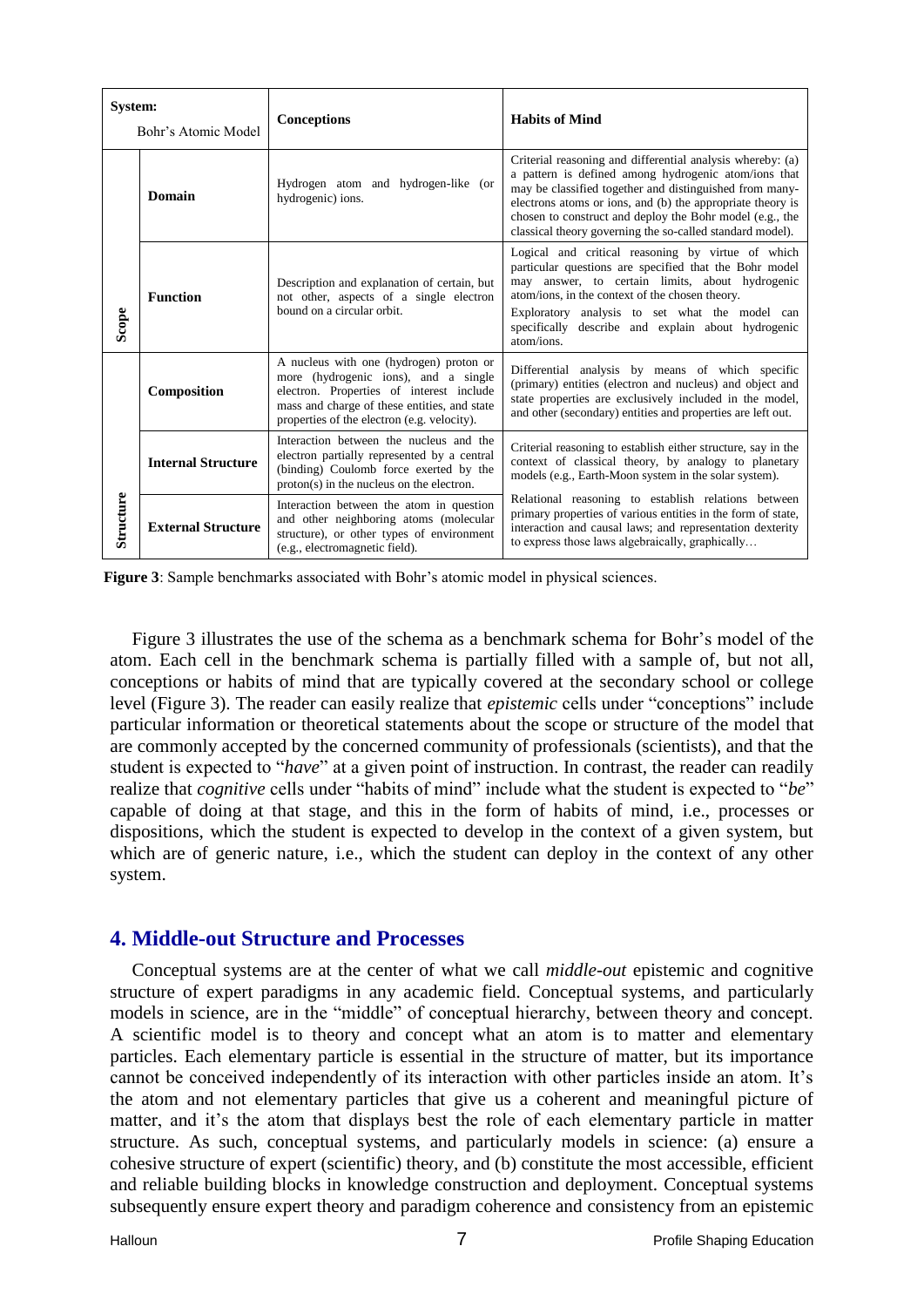perspective, and they facilitate development of expert knowledge from a cognitive perspective (Halloun, 2004/6, 2007; Lakoff, 1987).

PSE calls for the development of any course, and especially in science, in a middle-out approach from both epistemic and cognitive perspectives. Accordingly, (a) all target conceptions at any level are supposed to be developed as building blocks of corresponding systems (models), and not as self-contained entities, and (b) all target habits of mind are meant to be developed in the process, beginning with subsidiary systems. A *subsidiary system* is a simplified version of a target expert system, a particular case which students may usually be most familiar with, and which can serve as a stepping-stone for the comprehensive construction of the target system.

For example, a particle in free fall (objects falling in vacuum in the absence of any force except for gravity) may serve as a subsidiary model of the uniformly accelerated particle model in Newtonian theory (Halloun, 2007). To construct the latter model, students may begin resolving any incommensurability between their own ideas about free fall and the Newtonian perspective on this type of translation (replication stage in Section 2). They would then gradually develop this subsidiary model restricted to the case of linear motion in a constant gravitational field, and extrapolate it into the broader case of parabolic, uniformly accelerated motion under any type of a net constant force (or field). The subsidiary model in question would thus serve, at the lower end of the middle-out hierarchy, to develop or refine conceptions and habits of mind required for the particular instance of free fall, and, at the upper end, to extrapolate the subsidiary model into the construction of the target uniformly accelerated particle model. Meanwhile, habits of mind developed, and/or refined, in the context of the subsidiary model, would be gradually de-contextualized in the process, so that students may subsequently deploy them into more complex situations within and outside the context of the course in which they are enrolled (thus reaching the innovation stage).

# **5. Experiential Learning Cycles**

Under PSE, students are constantly engaged in a variety of experiential, i.e., hands-on, minds-on learning activities that help them develop expert episteme meaningfully, and expert habits of mind productively. All activities are conducted within well-structured, 4-phase learning cycles (exploration, adduction, formulation, deployment), each cycle being devoted primarily for the construction of a particular conceptual system.

In science, a PSE learning cycle is a modeling cycle, a cycle for model construction and deployment. Each cycle begins with an *exploration* phase whereby students discover the potentials and limitations of models (or specific other conceptions) they have developed so far, and realize the need to construct a new model that represents a specific pattern. Students are then directed, in the *adduction* phase, to propose appropriate hypotheses about the desired pattern, i.e., to propose a candidate model, and an appropriate strategy for testing their hypotheses. The strategy, subsequently implemented in the *formulation* phase, would take students into a process of gradual corroboration and progressive refinement of the proposed model. At certain points during the process and afterwards (*deployment* phase), students deploy the model in order to consolidate it and relate it to other models within the context of the theory which all these models belong to (Halloun, 2001, 2004/6, 2007).

A PSE learning cycle is typically structured around the profiling schema of Figure 3. Throughout a given cycle, students are guided to gradually develop the epistemic and cognitive learning outcomes set in the schema. Gradual development of any given outcome follows the 4 stages outlined in Section 2 of this paper, and this in a variety of settings that allow for core-, eco-, and meta-engagement of individual and group of students (Section 2 above).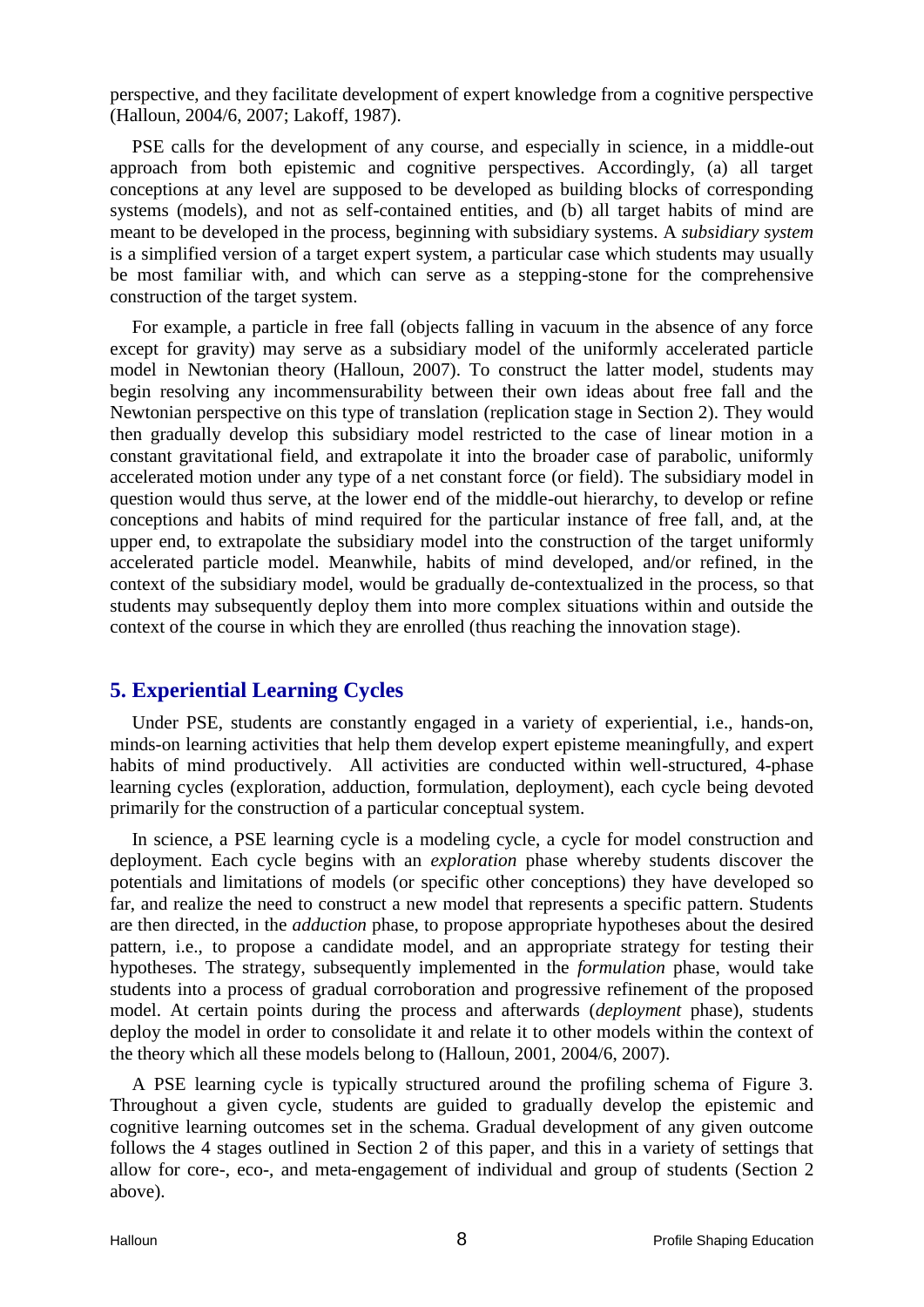# **6. Mediated Insightful Regulation**

PSE instruction is student-centered, teacher-mediated. It is student-centered in the sense that it engages individual students actively in the learning process, but it does not leave them out entirely on their own free will. Any course has a specific agenda to fulfill: meaningful and insightful evolution toward the target 4-P profile. This agenda cannot be fulfilled without teacher mediation that prevents students from going astray and wandering in futile paths, and that structures their experiential learning activities for the gradual development of the target profile (Halloun, 2004/6, 2007; Kirschner, Sweller & Clark, 2006).

Teacher mediation is meant to constantly induce students to reflect back on whatever episteme or habit of mind that they might already possess, and that relate to what they are learning in the classroom. Such reflection is made *insightful* in the sense that individual students become consciously aware of the limitations of their own conceptions and habits of mind (including their learning styles), and of the sources of error when committed, and they explicitly realize what makes expert paradigms superior from all perspectives. The reflection is also *regulatory* in the sense that individual students resolve any incommensurability between their own paradigms and expert paradigms, and they progressively proceed in the direction of achieving the 4-P profile.

Rules of engagement in science education may somewhat recapitulate the historic development of scientific paradigms. Educational research has systematically shown in the last three decades that science students are encumbered with naïve paradigms that are often reminiscent of pre-Galilean paradigms. Teachers are subsequently encouraged to turn to the history of science in order to better understand the foundations of student paradigms and identify historical cases that may be deployed in educational settings for regulating students' knowledge and resolving incommensurability between student paradigms and scientific paradigms. In this respect, student regulation may be directed in ways that recapitulate the history of science, especially at critical turning points whereby Galileo and his successors relied on systematic modeling of physical patterns to overcome the limitations of naïve thinking and take science into major paradigmatic shifts. In fact, under PSE science instruction, student realism is often successfully regulated to reach certain level of commensurability with scientific realism, by guiding students through processes similar to those of successive refinements of model-laden theory and inquiry which Galileo and his successors went through (Halloun, 2007).

## **7. Authentic Assessment**

Teacher mediation in PSE is guided by authentic assessment which allows teacher and students to reliably: (a) ascertain the extent to which individual students meaningfully achieve epistemic and cognitive learning outcomes at specific points of instruction, (b) identify progress or evolution paths of individual students" profiles throughout the course of instruction, (c) track and efficiently regulate the evolution of student profile along these paths in meaningful ways, and (d) evaluate and efficiently regulate course content and teacher practice, and subsequently the curriculum. In short, authentic assessment is meant to be assessment *for* learning and *not of* learning.

Under PSE, teachers rely on the profiling schema of Figure 3 for designing various types and forms of assessment tools, as much as they rely on it for planning and carrying out instruction. Tracking and regulating the evolution of individual students' profiles being the major objective of assessment, teachers design and deploy their tools in order to determine the stage reached by a given student in the 4-stage hierarchy outlined in Section 2, and subsequently prescribe the appropriate remedial or reinforcement learning activities. In the process, teachers pay special attention to certain critical thresholds.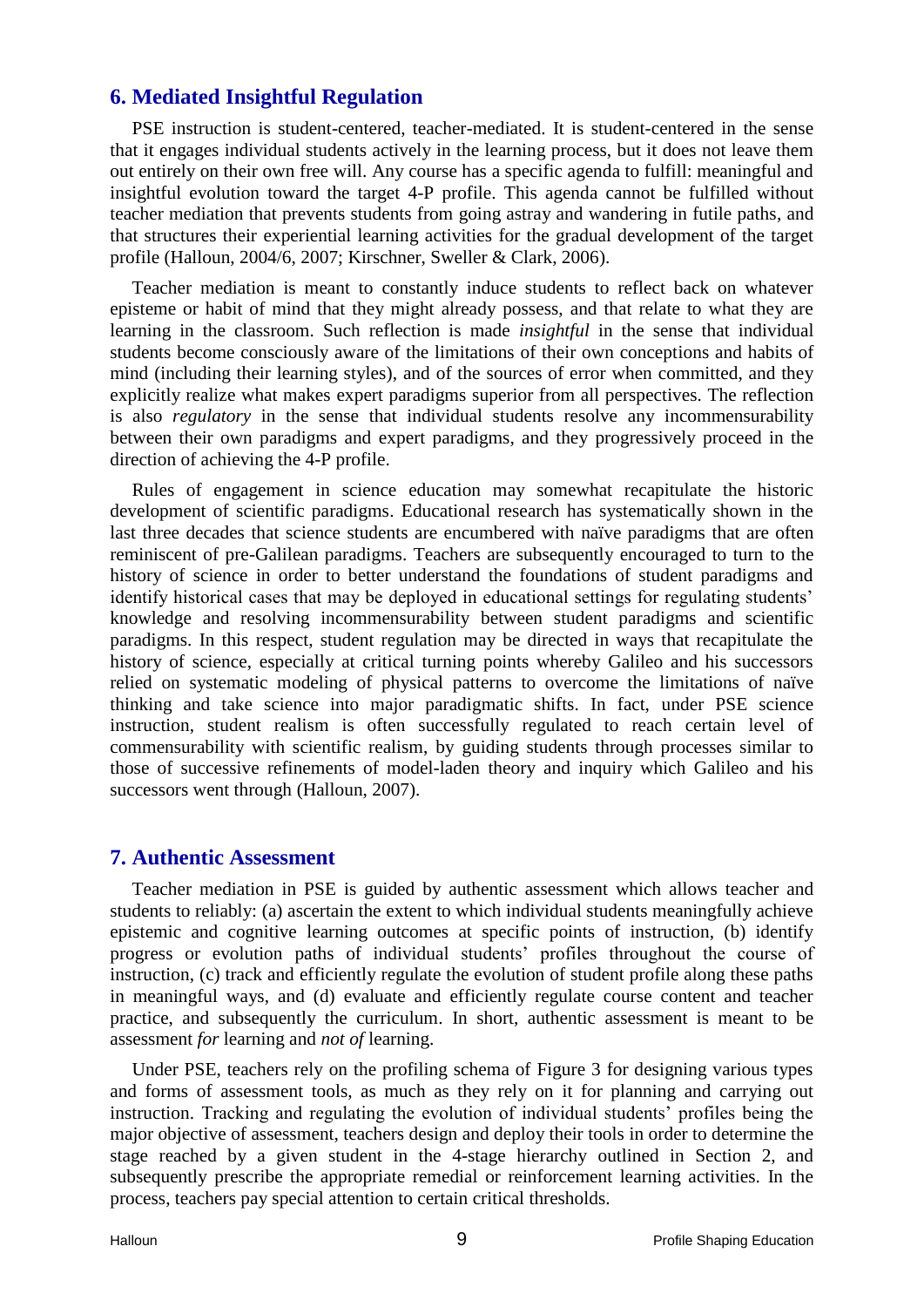A number of *thresholds* may be defined within any course that set: (a) a paradigmatic hierarchy in the structure of the course, and especially (b) an efficient cognitive and pedagogical sequence in the scope of the course. The most critical of these thresholds are the "basic threshold" and the "mastery threshold" (Figure 4). The basic threshold is set between the *core* body of knowledge and the *fundamental* body of knowledge.

In science courses, core knowledge corresponds to a limited number of the most *basic models* in the context of which, from a pedagogical perspective, can be developed the most fundamental and critical conceptions and habits of mind of the scientific theory which the course is about. Fundamental knowledge embodies somewhat more complex *basic models* in the context of which students reinforce, and widen the scope of, core conceptions and habits, and derive from them new conceptions and habits. Emergent knowledge typically involves models that may emerge from the composition of two or more basic models, as well as original, more complex models (Halloun, 2007, 2011).

A student needs to meaningfully develop the *entire* core knowledge before s/he can proceed to fundamental knowledge. Any flaw in developing any conception or habit of mind in the core knowledge prevents the student from crossing the basic threshold, and thus from developing fundamental knowledge meaningfully. Students normally require significant teacher mediation in order to reach such threshold. Once they cross it, teacher mediation can be gradually reduced throughout the fundamental body of knowledge until students cross the mastery threshold. Beyond that threshold, students should be capable of developing the more complex emergent knowledge with the least teacher mediation ever. In relation to the stages of Section 2, the basic threshold somewhat corresponds to the third stage of replication, whereas the mastery threshold corresponds to the fourth stage of innovation.



**Figure 4**: Critical thresholds in a given course set from paradigmatic and pedagogic perspectives.

## **8. PSE Initiatives**

PSE is deployed in a number of projects at Educational Research Center (ERC), including two major pan-Arab initiatives, the International Arab Baccalaureate (IAB), and a teacher education program that has just been launched for continuous professional development of inservice teachers. IAB is a school-based program that promotes the development of the 4-P profile of Figure 2. It relies on an electronic platform for authentic assessment that allows continuous monitoring of individual students" profiles and of various authentic assessment items accessible through the platform. The platform is gradually evolving into an e-learning platform that would be used for blended learning in both IAB and the teacher education program. Ample details about these and other PSE initiatives are beyond the scope of this paper, and can be found at www.EducationalRC.org.

# **Acknowledgment**

This paper is sponsored by Educational Research Center (www.EducationalRC.org).